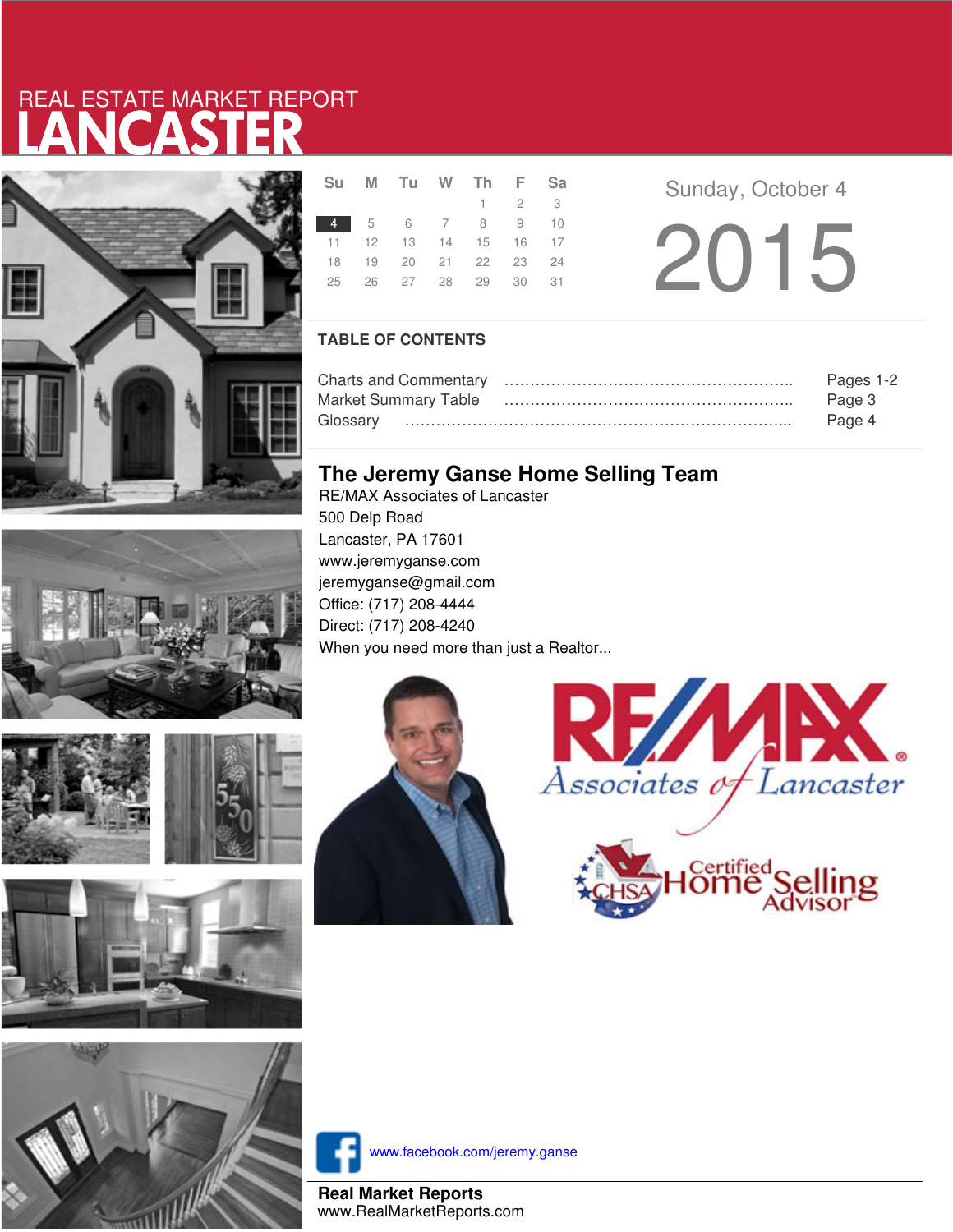

Sunday, October 4, 2015

## The Jeremy Ganse Home Selling Team

jeremyganse@gmail.com RE/MAX Associates of Lancaster Office: (717) 208-4444

at the real estate market. Currently there are 802 sales pending in the market overall, leaving 2256 listings still for sale. The resulting pending ratio is 26.2% (802 divided by 3,058). So you might be asking yourself, that's great... but what exactly does it mean? I'm glad you asked! *Let's take a look*

The pending ratio indicates the supply & demand of the market. Specifically, a high ratio means that listings are in demand and quickly going to contract. Alternatively, a low ratio means there are not enough qualified buyers for the existing supply.

**"Current inventory is described as mildly active."**

Taking a closer look, we notice that the \$150K - \$200K price range has a relatively large number of contracts pending sale.

We also notice that the \$150K - \$200K price range has a relatively large inventory of properties for sale at 374 listings. The average list price (or asking price) for all properties in this market is \$254,995.





A total of 3058 contracts have closed in the last 6 months with an average sold price of \$204,070. Breaking it down, we notice that the \$150K - \$200K price range contains the highest number of sold listings.

Alternatively, a total of 1764 listings have failed to sell in that same period of time. Listings may fail to sell for many reasons such as being priced too high, having been inadequately marketed, the property was in poor condition, or perhaps the owner had second thoughts about selling at this particular time. The \$150K - \$200K price range has the highest number of off-market listings at 342 properties.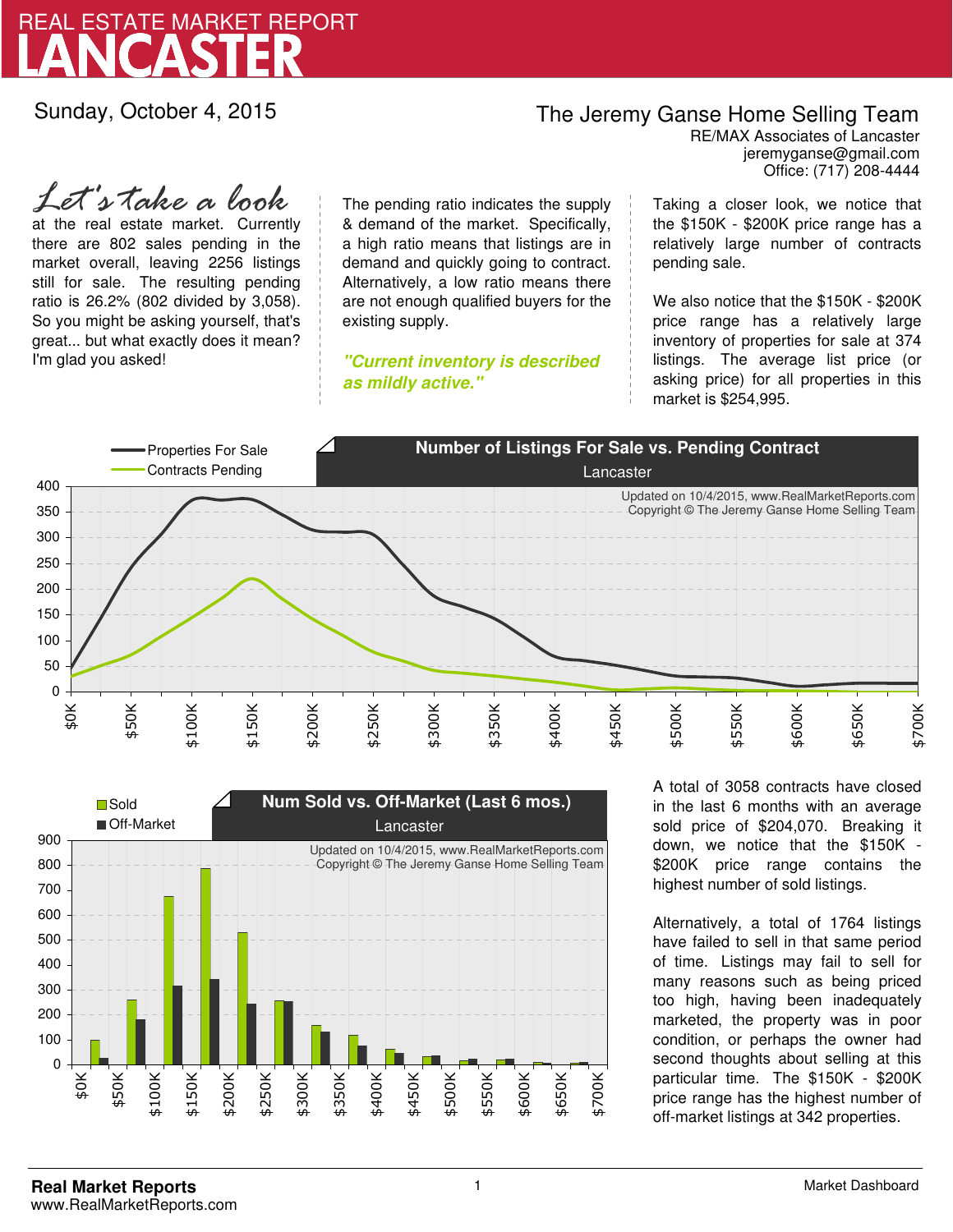# LANCASTER REAL ESTATE MARKET REPORT

## Sunday, October 4, 2015

# The Jeremy Ganse Home Selling Team

jeremyganse@gmail.com RE/MAX Associates of Lancaster Office: (717) 208-4444

Looking at the chart to the right, you might be wondering why average days on market (DOM) is important. This is a useful measurement because it can help us to determine whether we are in a buyer's market (indicated by high DOM), or a seller's market (indicated by low DOM). Active listings (properties for sale) have been on the market for an average of 150 days.

Analysis of sold properties for the last six months reveals an average sold price of \$204,070 and 55 days on market. Notice that properties in the \$0K - \$50K price range have sold quickest over the last six months.

The recent history of sales can be seen in the two charts below. The average sold price for the last 30 days was \$199,300 with an average DOM of 52 days.

Since the recent DOM is less than the average DOM for the last 6 months, it is a positive indicator for demand. It is always important to realize that real estate markets can fluctuate due to many factors, including shifting interest rates, the economy, or seasonal changes.



### **"The average list-to-sales ratio for this area is 97.8%."**

Ratios are simple ways to express the difference between two values such as list price and sold price. In our case, we typically use the list-to-sale ratio to determine the percentage of the final list price that the buyer ultimately paid. It is a very common method to help buyers decide how much to offer on a property.

Analysis of the absorption rate indicates an inventory of 4.4 months based on the last 6 months of sales. This estimate is often used to determine how long it would take to sell off the current inventory of properties if all conditions remained the same. It is significant to mention that this estimate does not take into consideration any additional properties that will come onto the market in the future.



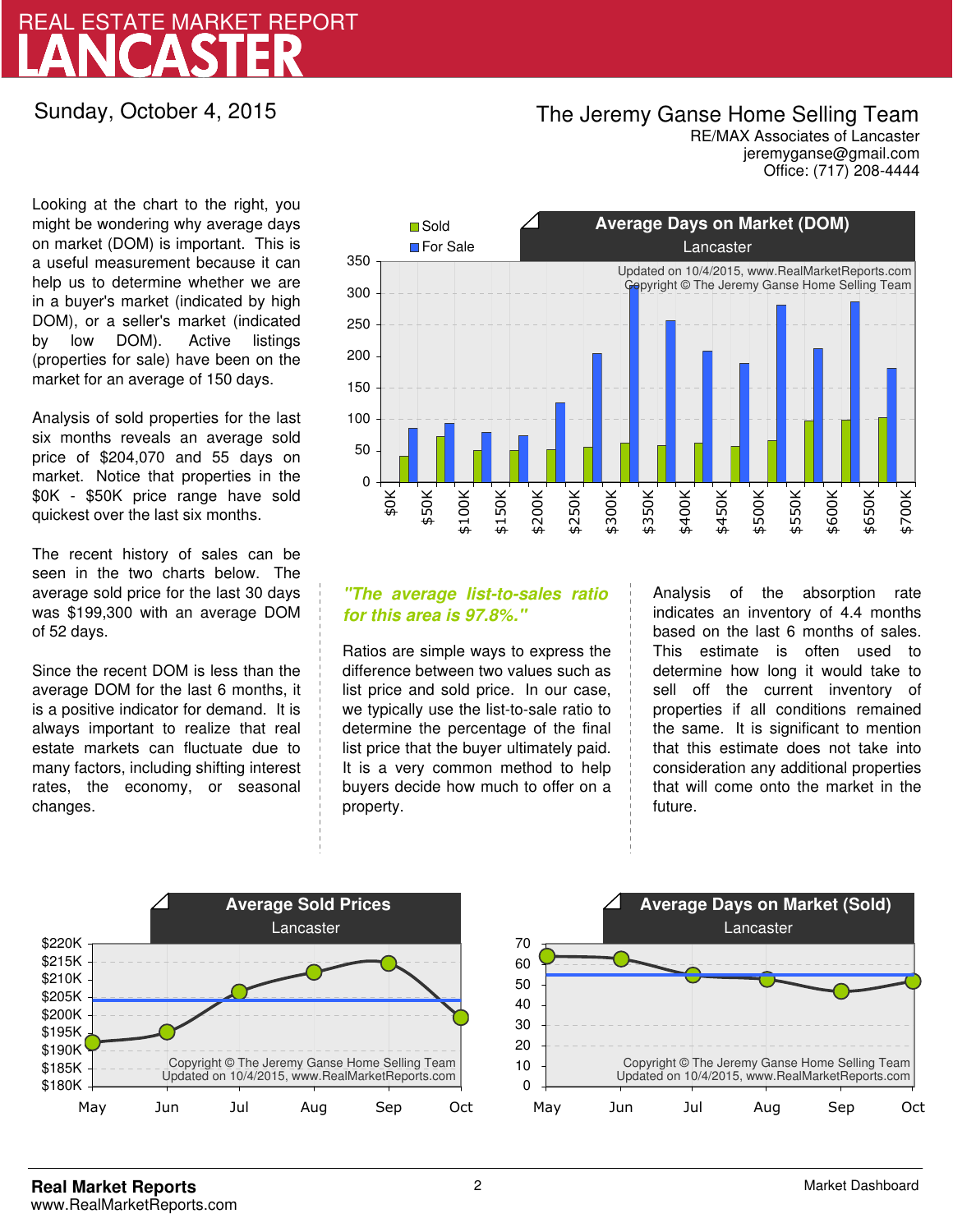# LANCASTER REAL ESTATE MARKET REPORT

Sunday, October 4, 2015

# The Jeremy Ganse Home Selling Team

jeremyganse@gmail.com RE/MAX Associates of Lancaster Office: (717) 208-4444

|                                    | <b>Contracts Pending [2]</b> |                     |                   |                          |                     | Off-Market in the Last 6 Months [3]<br><b>Absorption Rate</b> |                     |                               |                   |                               |                          |                          |  |                         |      |
|------------------------------------|------------------------------|---------------------|-------------------|--------------------------|---------------------|---------------------------------------------------------------|---------------------|-------------------------------|-------------------|-------------------------------|--------------------------|--------------------------|--|-------------------------|------|
|                                    |                              |                     |                   | For Sale <sup>[1]</sup>  |                     |                                                               |                     | Sold in the Last 6 Months [4] |                   |                               |                          |                          |  |                         |      |
| Min.                               | <b>Price Range</b><br>Max.   | Total<br><b>Num</b> | Avg<br><b>DOM</b> | Avg<br><b>List Price</b> | Total<br><b>Num</b> | Pending<br>Ratio                                              | Total<br><b>Num</b> | <b>Total</b><br><b>Num</b>    | Avg<br><b>DOM</b> | Avg Orig<br><b>List Price</b> | Avg<br><b>List Price</b> | Avg<br><b>Sold Price</b> |  | List to<br><b>Sales</b> | Mos. |
| \$0                                | \$49,999                     | 45                  | 86                | \$37,955                 | 30                  | 40.0%                                                         | 28                  | 98                            | 41                |                               | \$38,097                 | \$34,526                 |  | 90.6%                   | 2.8  |
| \$50,000                           | \$99,999                     | 241                 | 94                | \$77,599                 | 72                  | 23.0%                                                         | 182                 | 259                           | 73                |                               | \$82,256                 | \$76,921                 |  | 93.5%                   | 5.6  |
| \$100,000                          | \$149,999                    | 372                 | 79                | \$129,628                | 144                 | 27.9%                                                         | 318                 | 677                           | 50                |                               | \$133,019                | \$129,916                |  | 97.7%                   | 3.3  |
| \$150,000                          | \$199,999                    | 374                 | 74                | \$176,820                | 220                 | 37.0%                                                         | 342                 | 787                           | 51                |                               | \$177,979                | \$174,801                |  | 98.2%                   | 2.9  |
| \$200,000                          | \$249,999                    | 315                 | 126               | \$229,542                | 142                 | 31.1%                                                         | 243                 | 532                           | 52                |                               | \$226,753                | \$222,953                |  | 98.3%                   | 3.6  |
| \$250,000                          | \$299,999                    | 306                 | 204               | \$276,593                | 78                  | 20.3%                                                         | 253                 | 256                           | 56                |                               | \$276,673                | \$271,386                |  | 98.1%                   | 7.2  |
| \$300,000                          | \$349,999                    | 187                 | 313               | \$327,721                | 42                  | 18.3%                                                         | 132                 | 159                           | 63                |                               | \$328,964                | \$323,261                |  | 98.3%                   | 7.1  |
| \$350,000                          | \$399,999                    | 143                 | 257               | \$377,820                | 31                  | 17.8%                                                         | 78                  | 119                           | 59                |                               | \$380,109                | \$372,460                |  | 98.0%                   | 7.2  |
| \$400,000                          | \$449,999                    | 69                  | 208               | \$426,196                | 19                  | 21.6%                                                         | 48                  | 62                            | 62                |                               | \$431,220                | \$423,667                |  | 98.2%                   | 6.7  |
| \$450,000                          | \$499,999                    | 52                  | 188               | \$478,072                | 4                   | 7.1%                                                          | 37                  | 33                            | 58                | ä,                            | \$483,569                | \$474,884                |  | 98.2%                   | 9.5  |
| \$500,000                          | \$549,999                    | 31                  | 281               | \$530,996                | 8                   | 20.5%                                                         | 25                  | 18                            | 66                |                               | \$537,939                | \$521,695                |  | 97.0%                   | 10.3 |
| \$550,000                          | \$599,999                    | 27                  | 213               | \$579,544                | 3                   | 10.0%                                                         | 22                  | 19                            | 98                |                               | \$595,998                | \$568,987                |  | 95.5%                   | 8.5  |
| \$600,000                          | \$649,999                    | 11                  | 287               | \$631,699                | $\overline{2}$      | 15.4%                                                         | 6                   | 11                            | 100               |                               | \$626,390                | \$623,008                |  | 99.5%                   | 6.0  |
| \$650,000                          | \$699,999                    | 17                  | 181               | \$683,894                | 0                   | 0.0%                                                          | 9                   | 8                             | 103               |                               | \$699,425                | \$677,388                |  | 96.8%                   | 12.8 |
| \$700,000                          | $+$                          | 66                  | 172               | \$959,106                | $\overline{7}$      | 9.6%                                                          | 41                  | 20                            | 57                |                               | \$880,734                | \$850,006                |  | 96.5%                   | 19.8 |
| <b>Market Summary &gt;&gt;&gt;</b> |                              | 2,256               | 150               | \$254,995                | 802                 | 26.2%                                                         | 1,764               | 3,058                         | 55                |                               | \$208,620                | \$204,070                |  | 97.8%                   | 4.4  |

Status = [1] A; [2] P; [3] E, L, W; [4] C

County = Lancaster

1

Property Type = Residential/Farm

Date Range = 04/05/2015 to 10/04/2015 Compared to be accurate but not guaranteed.